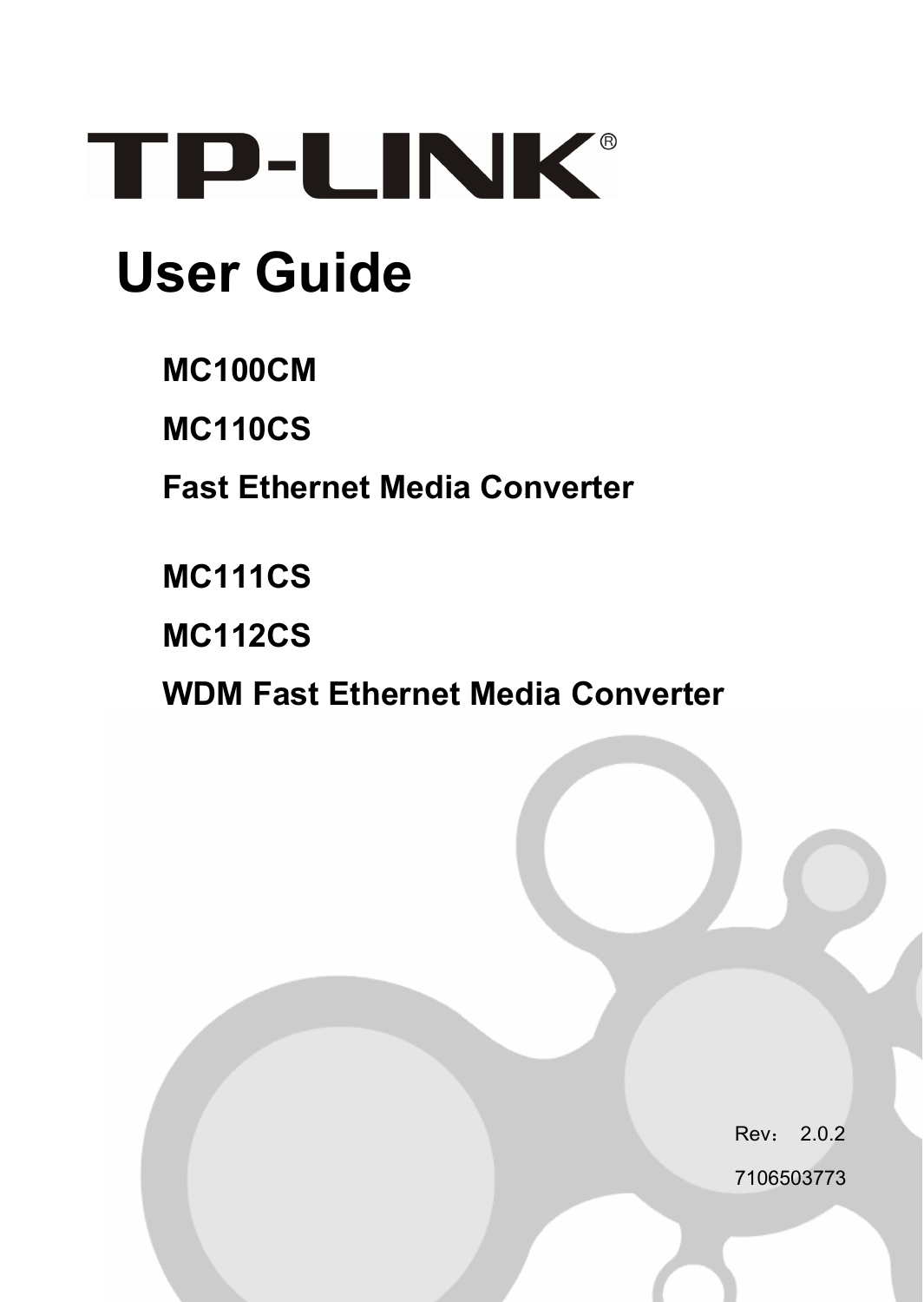## **COPYRIGHT & TRADEMARKS**

Specifications are subject to change without notice.<br> **TP-LINK**<sup>®</sup> is a registered trademark of TP-LINK is a registered trademark of TP-LINK TECHNOLOGIES CO., LTD. Other brands and product names are trademarks or registered trademarks of their respective holders.

No part of the specifications may be reproduced in any form or by any means or used to make any derivative such as translation, transformation, or adaptation without permission from TP-LINK TECHNOLOGIES CO., LTD. Copyright © 2013 TP-LINK TECHNOLOGIES CO., LTD. All rights reserved.

#### **[http://www.tp-link.com](http://www.tp-link.com/)**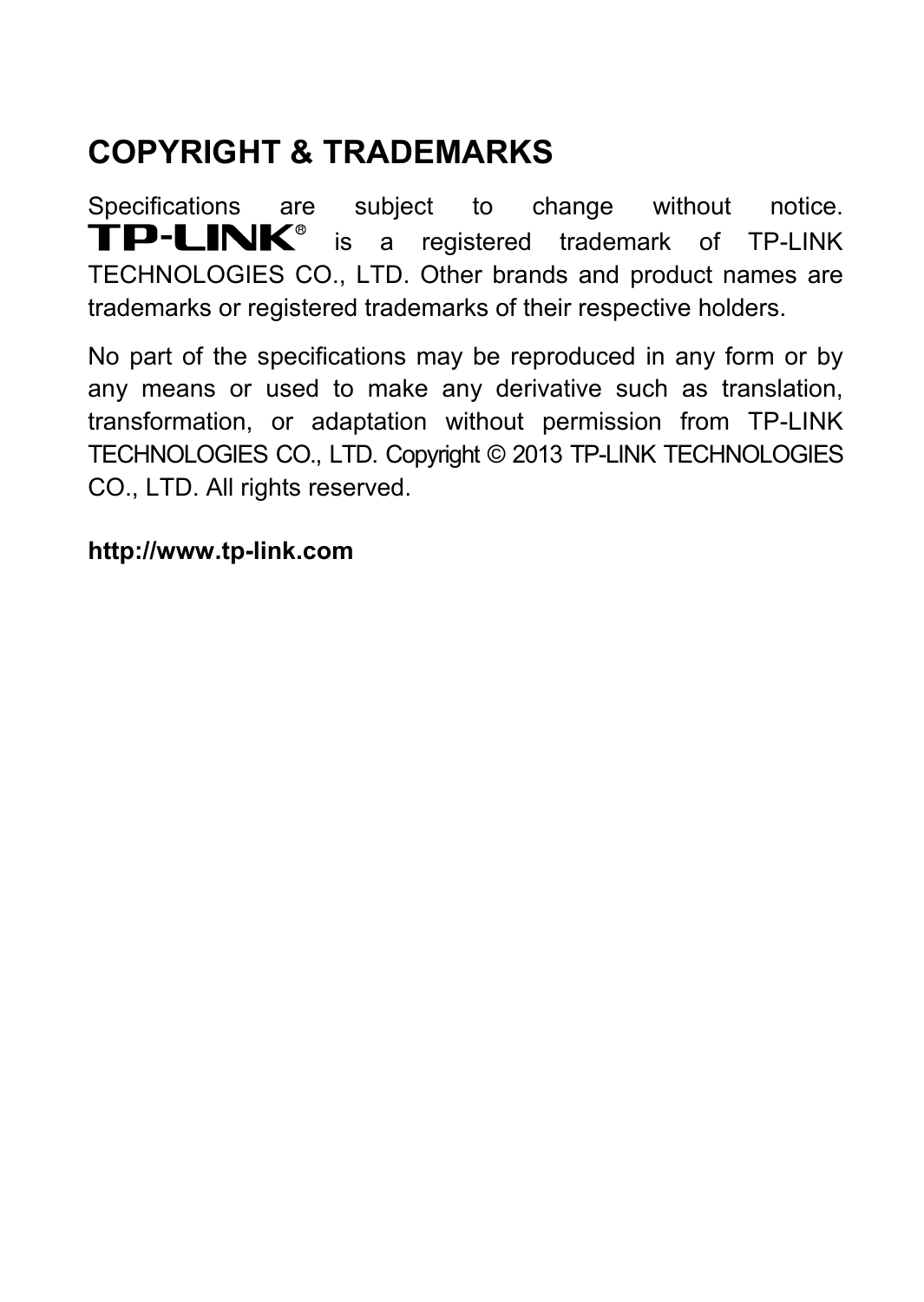# **FCC STATEMENT**

**FC** 

This equipment has been tested and found to comply with the limits for a Class A digital device, pursuant to part 15 of the FCC Rules. These limits are designed to provide reasonable protection against harmful interference when the equipment is operated in a commercial environment. This equipment generates, uses, and can radiate radio frequency energy and, if not installed and used in accordance with the instruction manual, may cause harmful interference to radio communications. Operation of this equipment in a residential area is likely to cause harmful interference in which case the user will be required to correct the interference at his own expense.

This device complies with part 15 of the FCC Rules. Operation is subject to the following two conditions:

- 1) This device may not cause harmful interference.
- 2) This device must accept any interference received, including interference that may cause undesired operation.

Any changes or modifications not expressly approved by the party responsible for compliance could void the user's authority to operate the equipment.

# **CE Mark Warning**

 $\epsilon$ 

This is a class A product. In a domestic environment, this product may cause radio interference, in which case the user may be required to take adequate measures.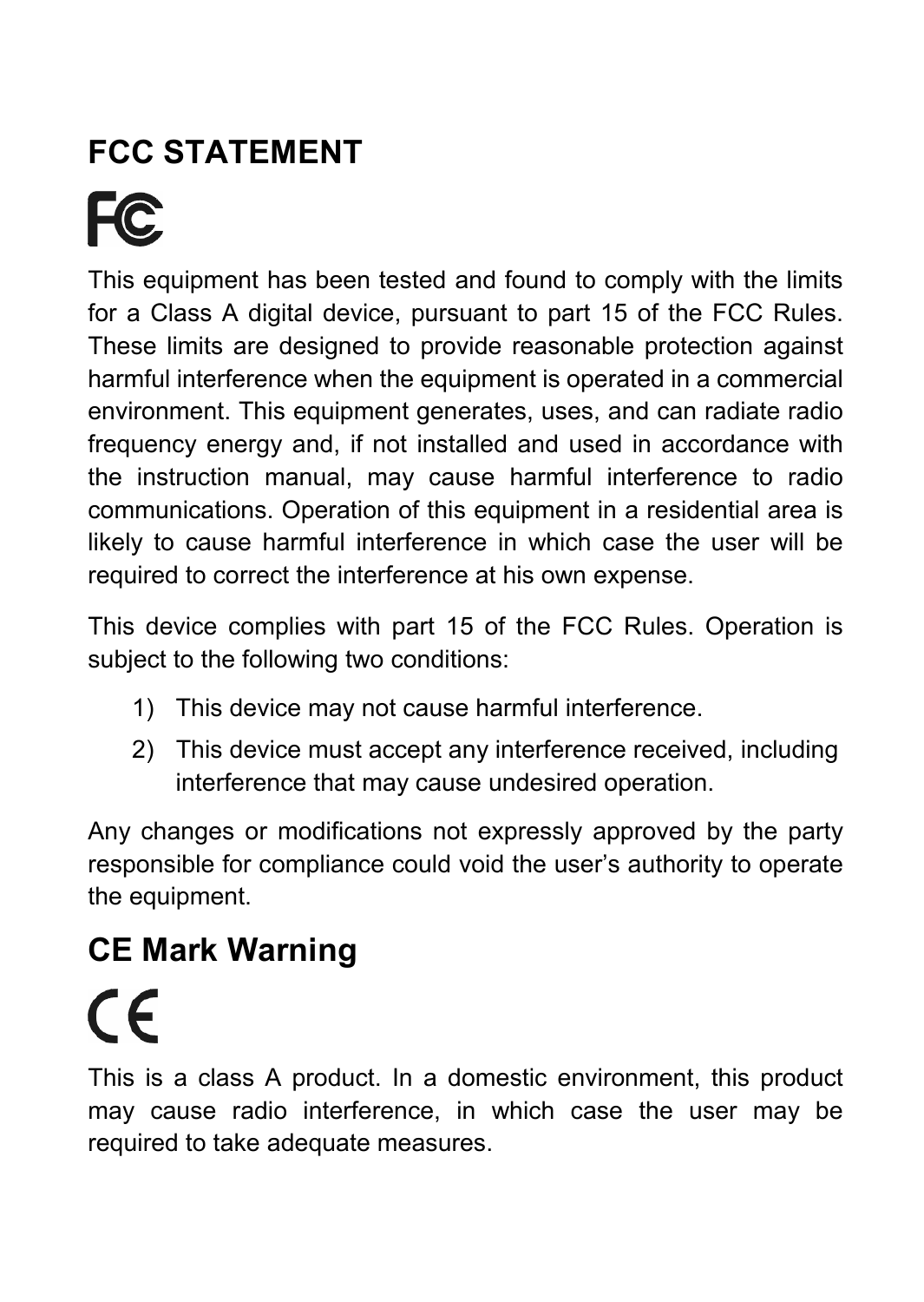# **IC STATEMENT**

This Class A digital apparatus complies with Canadian ICES-003.

Cet appareil numérique de la classe [A](http://strategis.ic.gc.ca/epic/site/smt-gst.nsf/en/sf00020e.html#fn1) est conforme à la norme NMB-003 du Canada.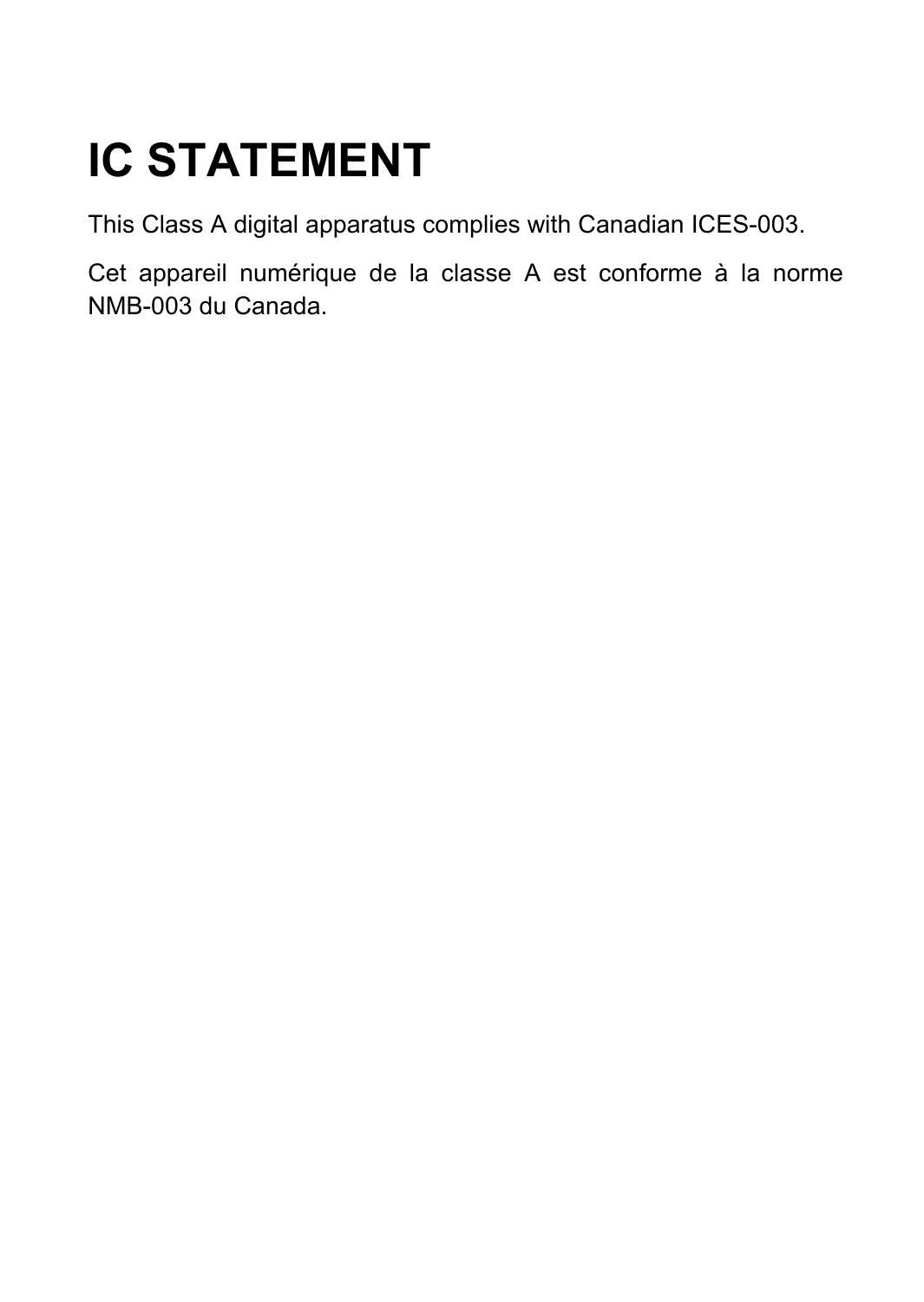## **CONTENTS**

| <b>Chapter 1</b> |                                             |  |  |
|------------------|---------------------------------------------|--|--|
| 11               |                                             |  |  |
| 1.2              |                                             |  |  |
| 1.3              |                                             |  |  |
| 1.4              | Connectors and Network Cables Supported3    |  |  |
| 1.5              |                                             |  |  |
|                  | 151                                         |  |  |
|                  | 1.5.2                                       |  |  |
|                  | Link Fault Pass Through Function 7<br>1.5.3 |  |  |
| <b>Chapter 2</b> |                                             |  |  |
| 2.1              |                                             |  |  |
| 22               | WDM Fast Ethernet Media Converter9          |  |  |
| Chapter 3        |                                             |  |  |
| 3.1              |                                             |  |  |
|                  |                                             |  |  |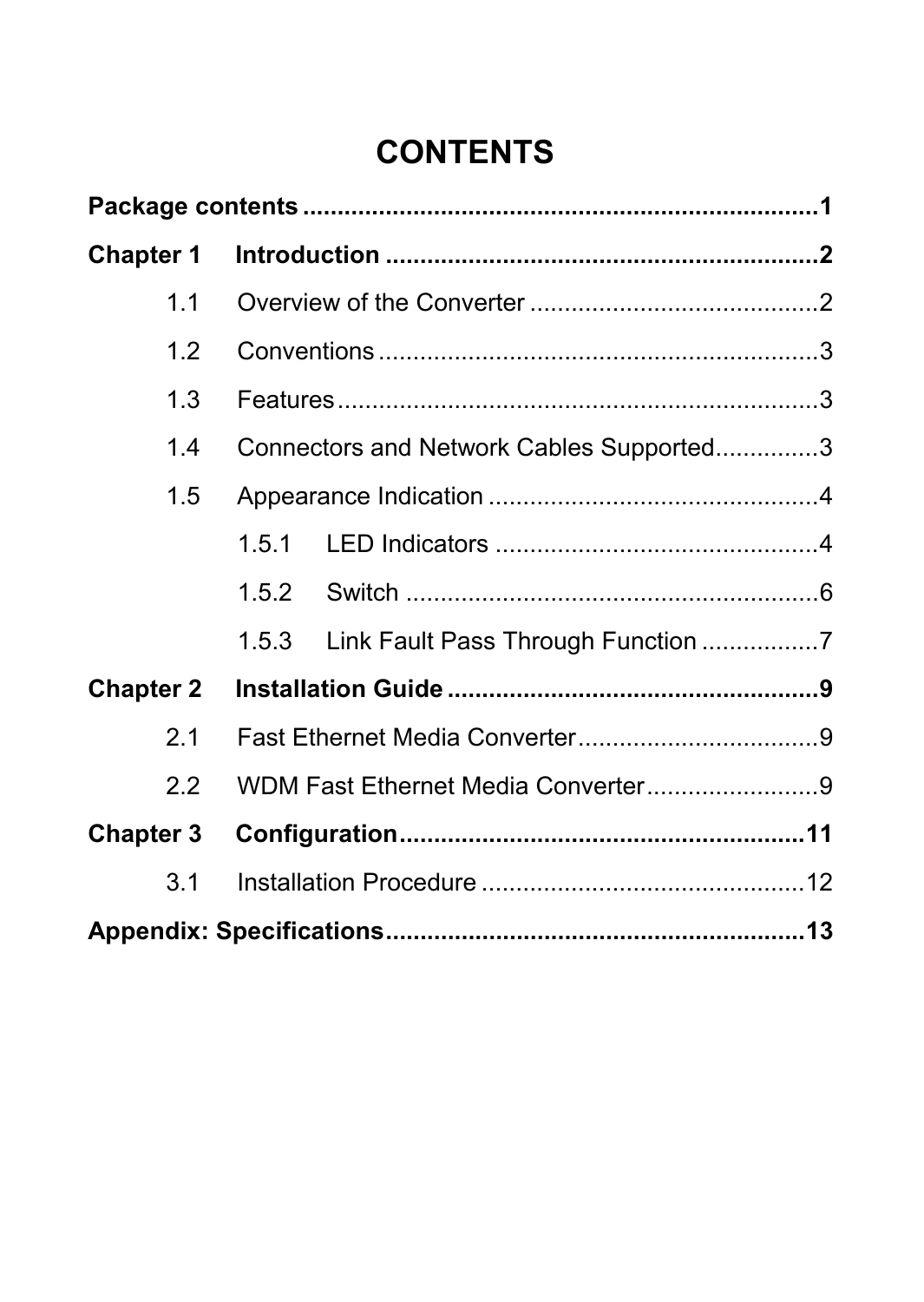### <span id="page-5-0"></span>**Package contents**

The following items should be found in your package:

- ¾ One Converter
- ¾ One AC-DC Power Adapter (DC9V/600mA)
- ¾ One User Guide
- ¾ One Purchasing Guide



Make sure that the package contains the above items. If any of the listed items are damaged or missing, please contact your distributor.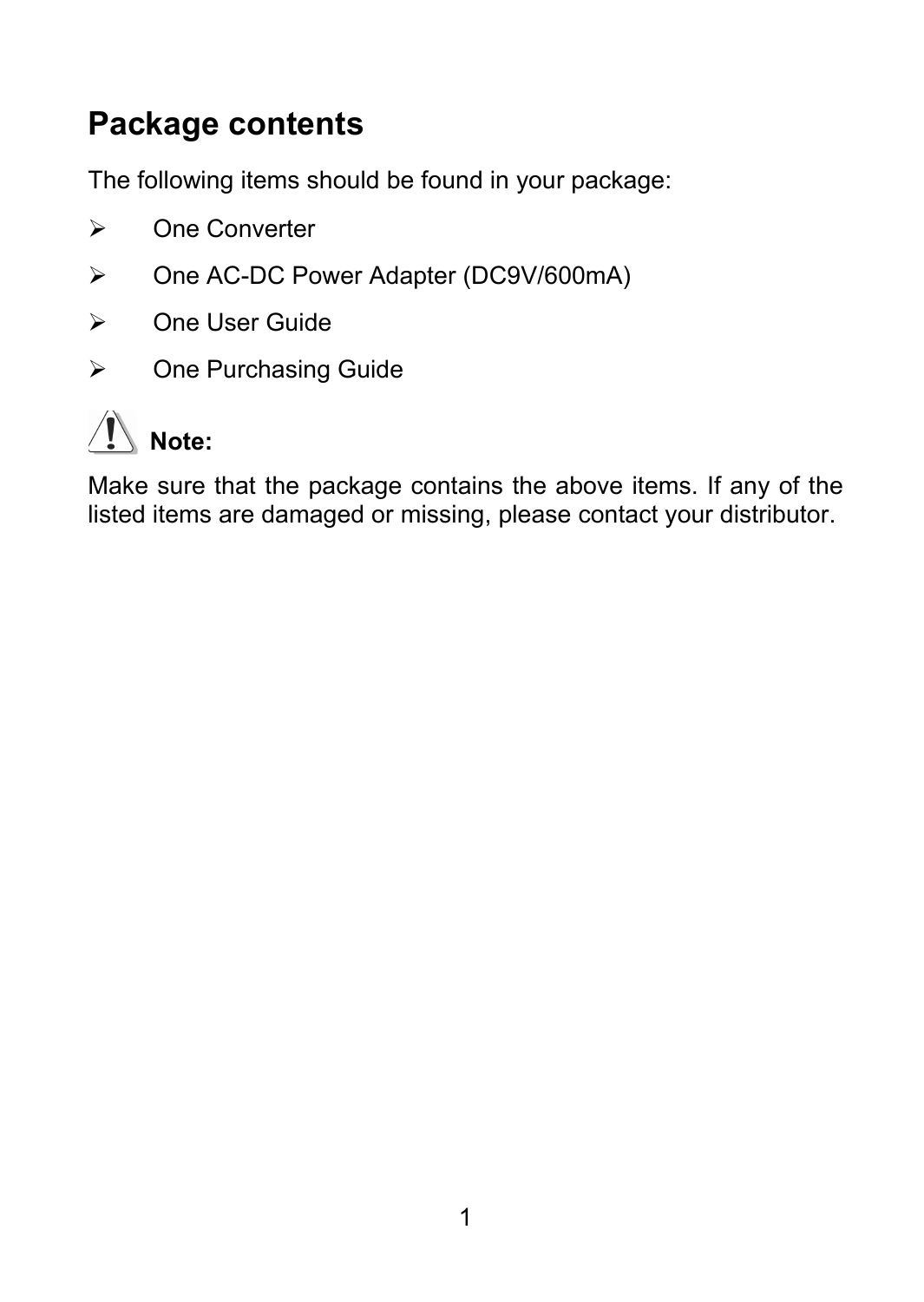# <span id="page-6-0"></span>**Chapter 1 Introduction**

Thank you for choosing the **MC100CM/MC110CS Fast Ethernet Media Converters** or the **MC111CS/MC112CS WDM Fast Ethernet Media Converters**!

#### **1.1 Overview of the Converter**

MC100CM and MC110CS are Fast Ethernet Media Converters. MC111CS and MC112CS are WDM Fast Ethernet Media Converters, which adopt WDM (Wavelength Division Multiplexing) technology that increases the information carrying capacity of fiber via multiplex transmit and receive signals at different wavelengths on single strand cable. You can save half cabling cost when you use MC111CS and MC112CS instead of your original dual fiber converter.

The converter mediates between a 10/100Base-TX segment and a 100Base-FX segment. It is primarily designed for large, higher speed/bandwidth demanding workgroups that require expansion of the Fast Ethernet network.

The converter also features the LFP (Link Fault Pass through) function, and for its procedure illustrates, please refer to the section 1.5.3.



DC9V/600mA Switch

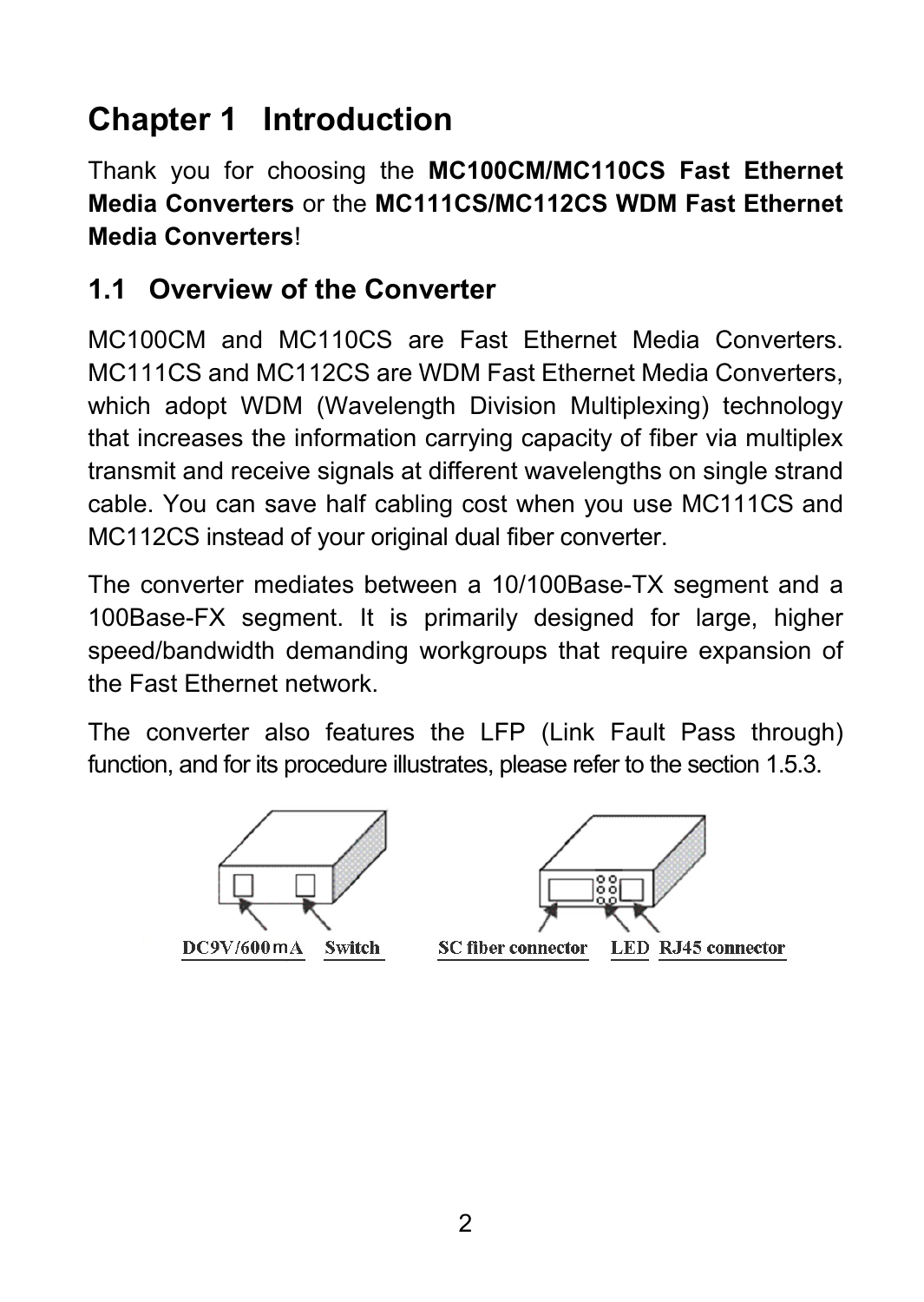#### <span id="page-7-0"></span>**1.2 Conventions**

The Converter mentioned in this guide stands for Fast Ethernet Media Converters or the WDM Fast Ethernet Media Converters without any explanation.

The TP port mentioned in this User Manual stands for the TX port without any explanations.



The four converters are sharing this User Guide. The differences between them please refer to the table of the section 1.4.

#### **1.3 Features**

- ¾ Complies with 802.3u 10/100Base-TX, 100Base-FX standards.
- ¾ Provides one SC fiber connector and one RJ-45 connector.
- $\triangleright$  Supports auto negotiation of duplex mode on TP port.
- ¾ Supports auto negotiation of 10/100Mbps and auto MDI/MDI-X for TP port.
- ¾ Supports Link Fault Pass Through function and Far End Fault function.
- $\triangleright$  Extends fiber distance up to 2km for multi-mode fiber and 20km for single-mode fiber.
- $\triangleright$  Easy-to-view LED indicators provide status to monitor network activity easily.
- $\triangleright$  External power supply.

#### **1.4 Connectors and Network Cables Supported**

The connectors and network cables supported by the converter are listed as follows.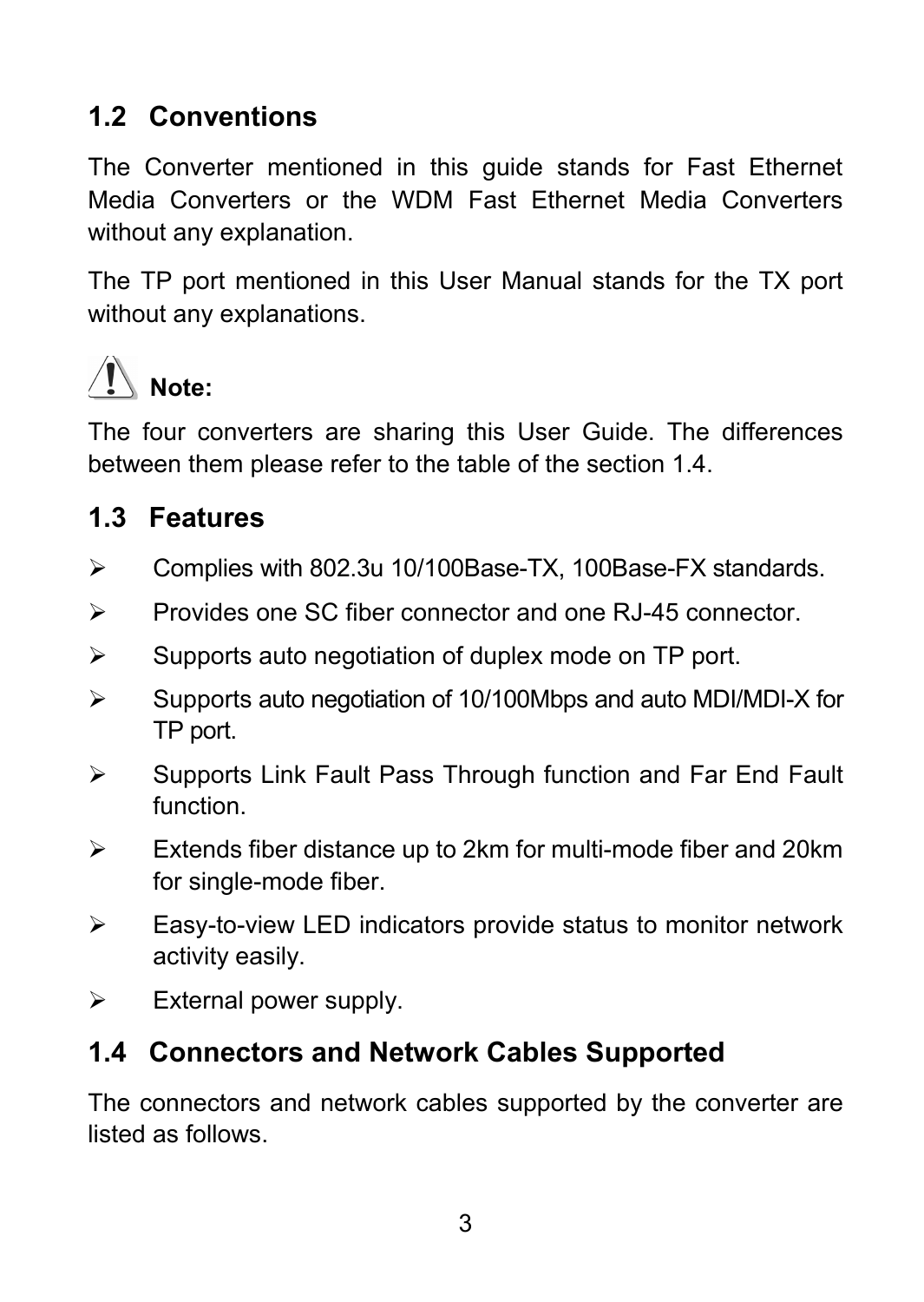- <span id="page-8-0"></span>¾ **Connectors**: RJ-45, SC.
- ¾ **Network Cables**: Cat.5 Twisted-Pair (below abbreviated as TP), 9/125um Single-mode fiber and 50/125, 62.5/125um Multi-mode fiber.

| Model NO.      | Interface       | <b>Transmission</b><br><b>Distance</b> | <b>Transmission</b><br><b>Media</b> | <b>Output Center</b><br>Wavelength |
|----------------|-----------------|----------------------------------------|-------------------------------------|------------------------------------|
| <b>MC100CM</b> | <b>RJ45--SC</b> | 2km                                    | Multi-mode<br>Fiber, TP             | 1310nm                             |
| <b>MC110CS</b> | <b>RJ45--SC</b> | 20km                                   | Single-mode<br>Fiber, TP            | 1310nm                             |
| <b>MC111CS</b> | <b>RJ45--SC</b> | 20km                                   | Single-mode<br>Fiber, TP            | 1550nmTX<br>1310nmRX               |
| <b>MC112CS</b> | <b>RJ45--SC</b> | 20km                                   | Single-mode<br>Fiber, TP            | 1310nmTX<br>1550nmRX               |

#### **1.5 Appearance Indication**

#### **1.5.1 LED Indicators**

The converter has LED indicators which can provide a real-time report. When you take a look at these indicators, you will know what's happening on your network. For details, please refer to the table as shown below.

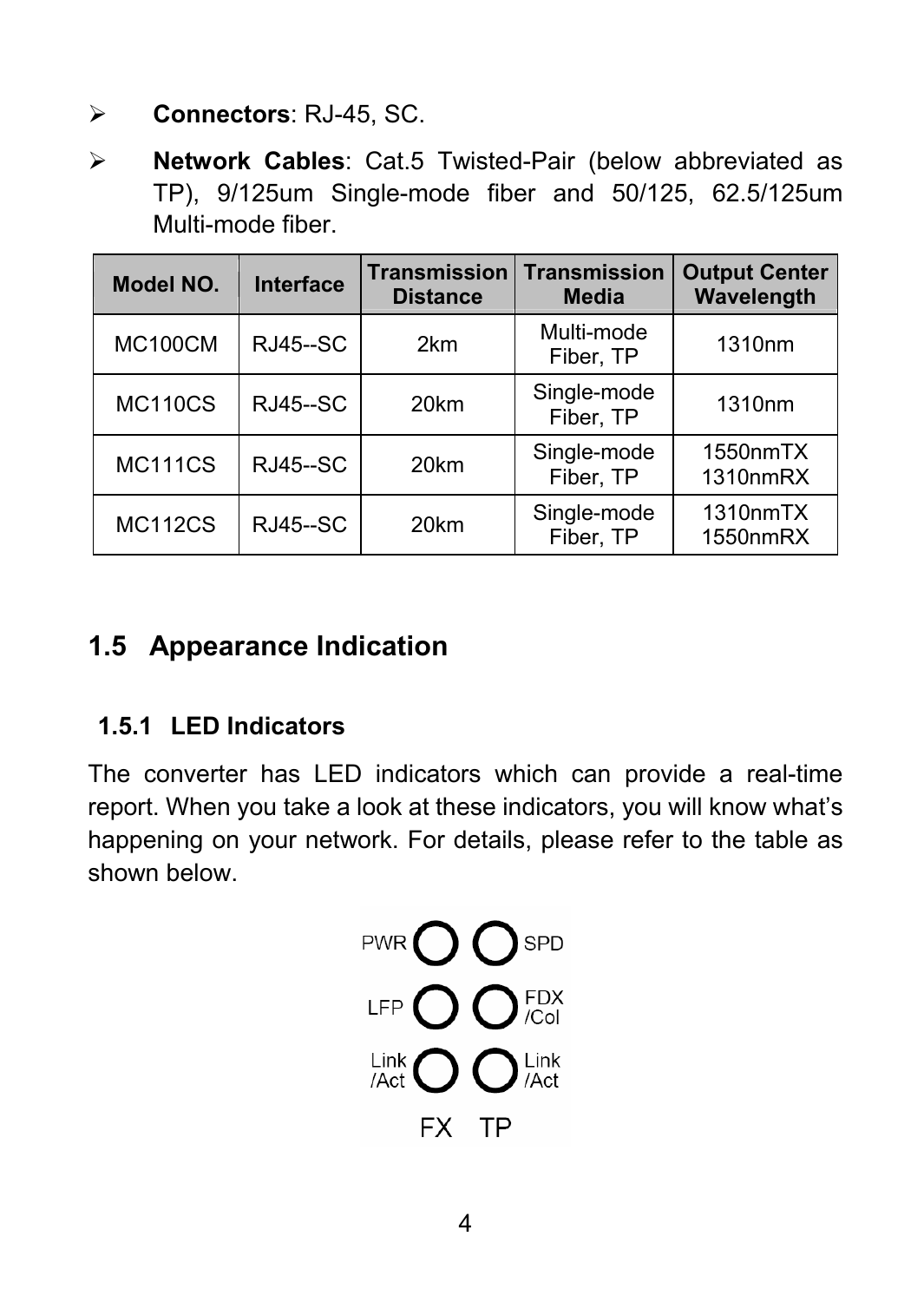| <b>Name</b>    |                | <b>Status</b>                                                                      | Indication                                                        |
|----------------|----------------|------------------------------------------------------------------------------------|-------------------------------------------------------------------|
| <b>PWR</b>     |                | On                                                                                 | Power on                                                          |
|                |                | $\bigcap_{i=1}^{n}$                                                                | Power off                                                         |
| LFP            |                | On                                                                                 | The Link Fault Pass Through function enable.                      |
|                |                | Off                                                                                | The Link Fault Pass Through function disable.                     |
|                |                | On                                                                                 | There's a valid link.                                             |
| FX<br>Link/Act | Flashing       | The converter is receiving or transmitting<br>data from the fiber optic connector. |                                                                   |
|                |                | $\bigcap$ ff                                                                       | There's no valid link.                                            |
|                |                | On                                                                                 | The TP port is connected to 100Base-Tx                            |
|                | SPD            | Off                                                                                | The TP port is connected to 10Base-Tx<br>device or no connection. |
|                |                | On                                                                                 | The TP port is operating in Full-Duplex                           |
|                | <b>FDX/Col</b> | Flashing                                                                           | There's a collision.                                              |
| <b>TP</b>      |                | Off                                                                                | The TP port is operating in Half-Duplex mode.                     |
|                |                | On                                                                                 | There's a valid link.                                             |
| Link/Act       | Flashing       | The converter is receiving or transmitting<br>data from the TP port.               |                                                                   |
|                | Off            | There's no connection on the TP port.                                              |                                                                   |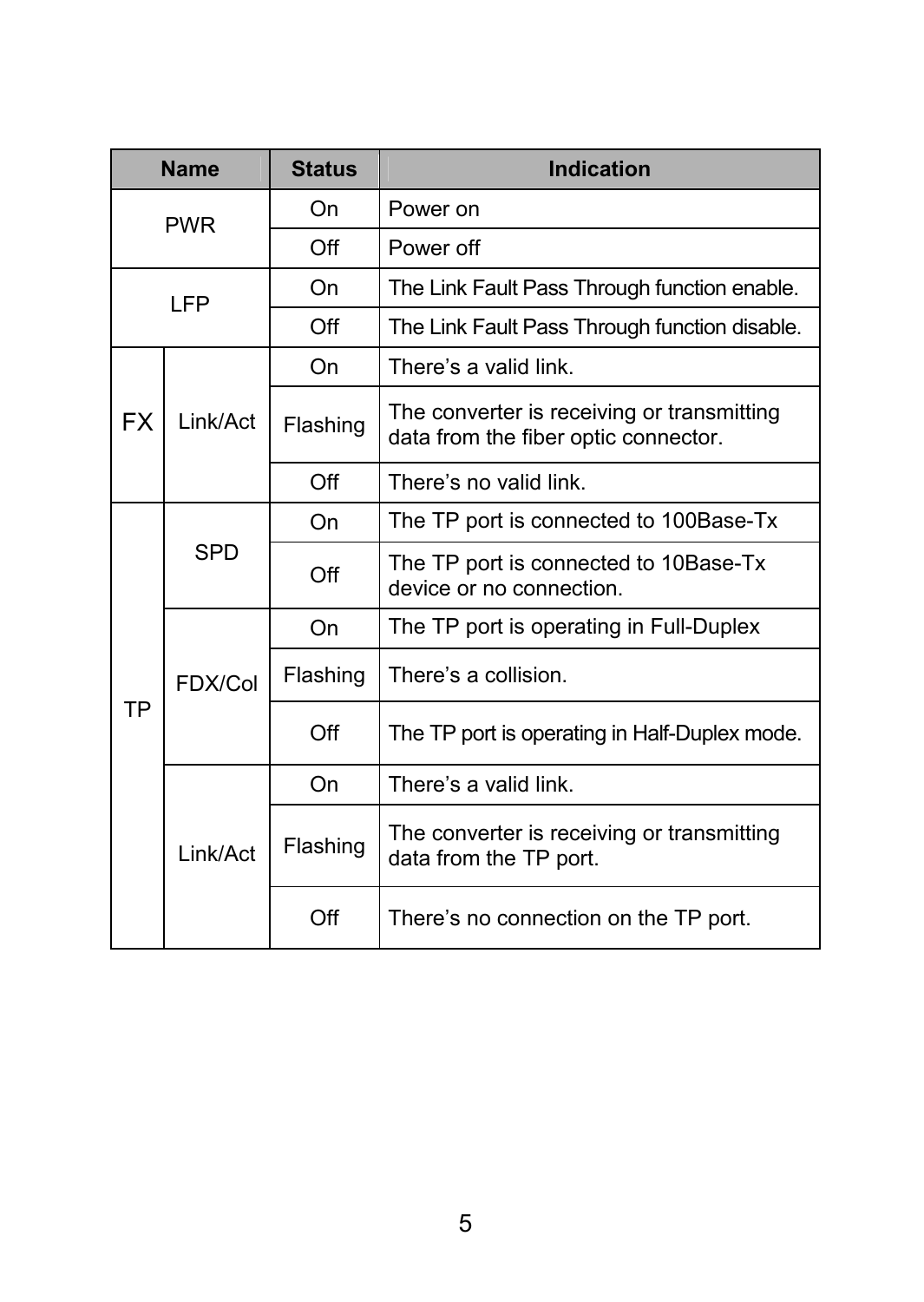#### <span id="page-10-0"></span>**1.5.2 Switch**



- **TP\_AUTO**: The TP port operates in Auto-Negotiation mode;
- **TP\_DIS**: The TP port operates in FORCE mode;
- **TP\_100M**: The TP port operates in 100Base-Tx;
- **TP\_10M**: The TP port operates in 10Base-T mode;
- **TP\_FDX**: The TP port operates in Full-Duplex mode;
- **TP\_HDX**: The TP port operates in Half-Duplex mode;
- **LFP\_OFF**: The Link Fault Pass Through function disable;
- **LFP\_ON**: The Link Fault Pass Through function enable.

Connect different devices, we suggest leaving the switches like these as shown below, otherwise the Media Converter may not work normally.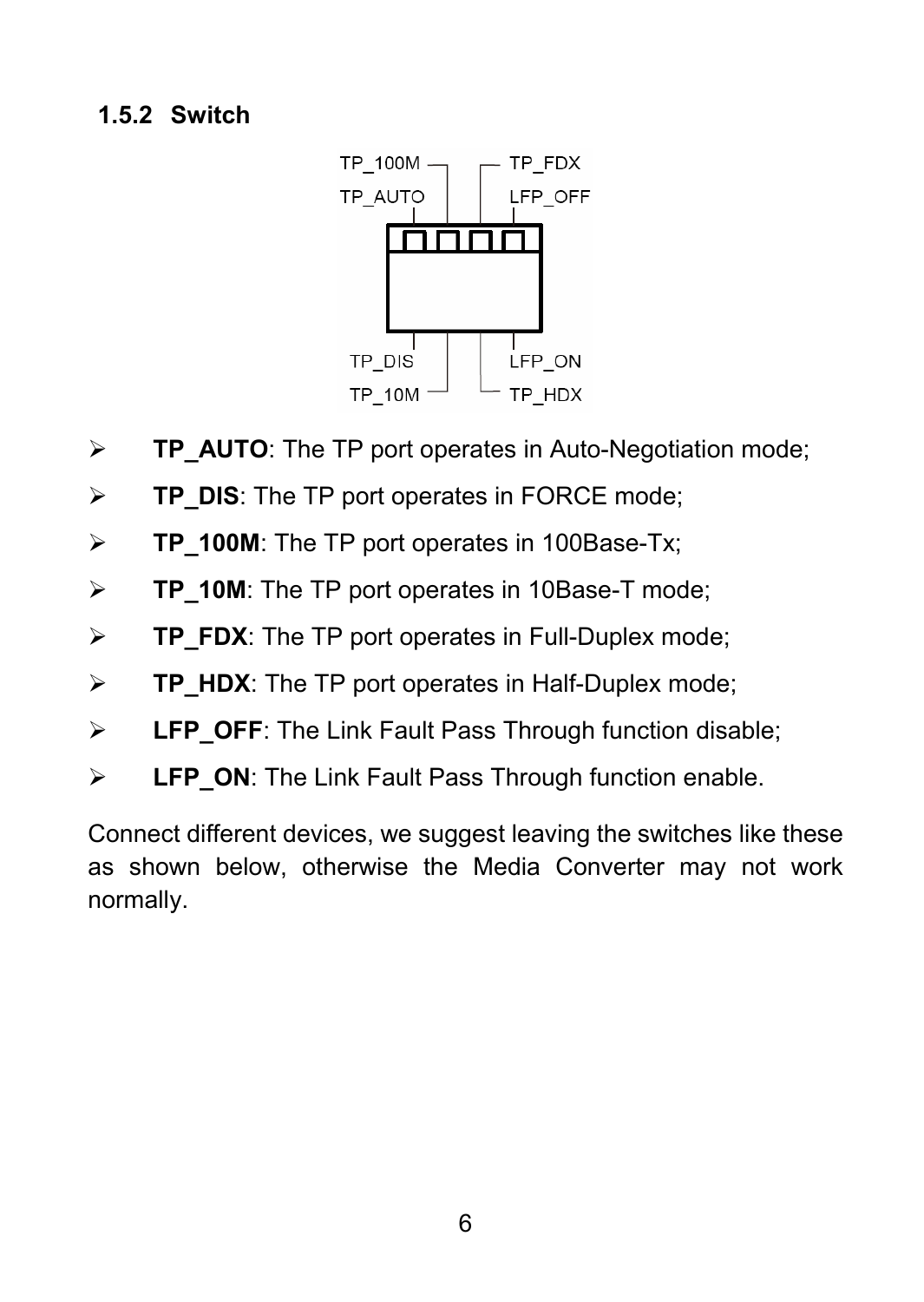<span id="page-11-0"></span>

| <b>The Mode Of The Device</b> | <b>Switch</b>                                    |
|-------------------------------|--------------------------------------------------|
| TP:AUTO; LFP ON               | TP AUTO, TP 100M, TP FDX,<br>LFP ON              |
| TP:AUTO; LFP OFF              | TP AUTO, TP 100M, TP FDX,<br>LFP OFF             |
| TP:FORCE,100M,FULL; LFP ON    | TP DIS, TP 100M, TP FDX,<br>LFP ON               |
| TP:FORCE,100M,FULL; LFP OFF   | TP DIS, TP 100M, TP FDX,<br>LFP OFF              |
| TP:FORCE, 100M, HALF; LFP ON  | (TP DIS or TP AUTO), TP 100M,<br>TP HDX, LFP ON  |
| TP:FORCE,100M, HALF; LFP OFF  | (TP DIS or TP AUTO), TP 100M,<br>TP HDX. LFP OFF |
| TP:FORCE,10M,FULL; LFP ON     | tp DIS, TP 10M, TP FDX,<br>LFP ON                |
| TP:FORCE,10M,FULL; LFP OFF    | TP DIS, TP 10M, TP FDX,<br>LFP OFF               |
| TP:FORCE, 10M, HALF; LFP ON   | (TP DIS or TP AUTO), TP 10M,<br>TP HDX, LFP ON   |
| TP:FORCE,10M, HALF; LFP OFF   | (TP DIS or TP AUTO), TP 10M,<br>TP HDX, LFP OFF  |



- 1) We suggest leaving the switches on TP\_AUTO, TP\_100M, TP\_FDX, and LFP\_ON, because this configuration is suitable for lots of situations.
- 2) You have to reset the converter after configuring the switches.

#### **1.5.3 Link Fault Pass Through Function**

In common situations, when one side of the link fails, the other side continues transmitting packets, and waiting for a response that never arrives from the disconnected side.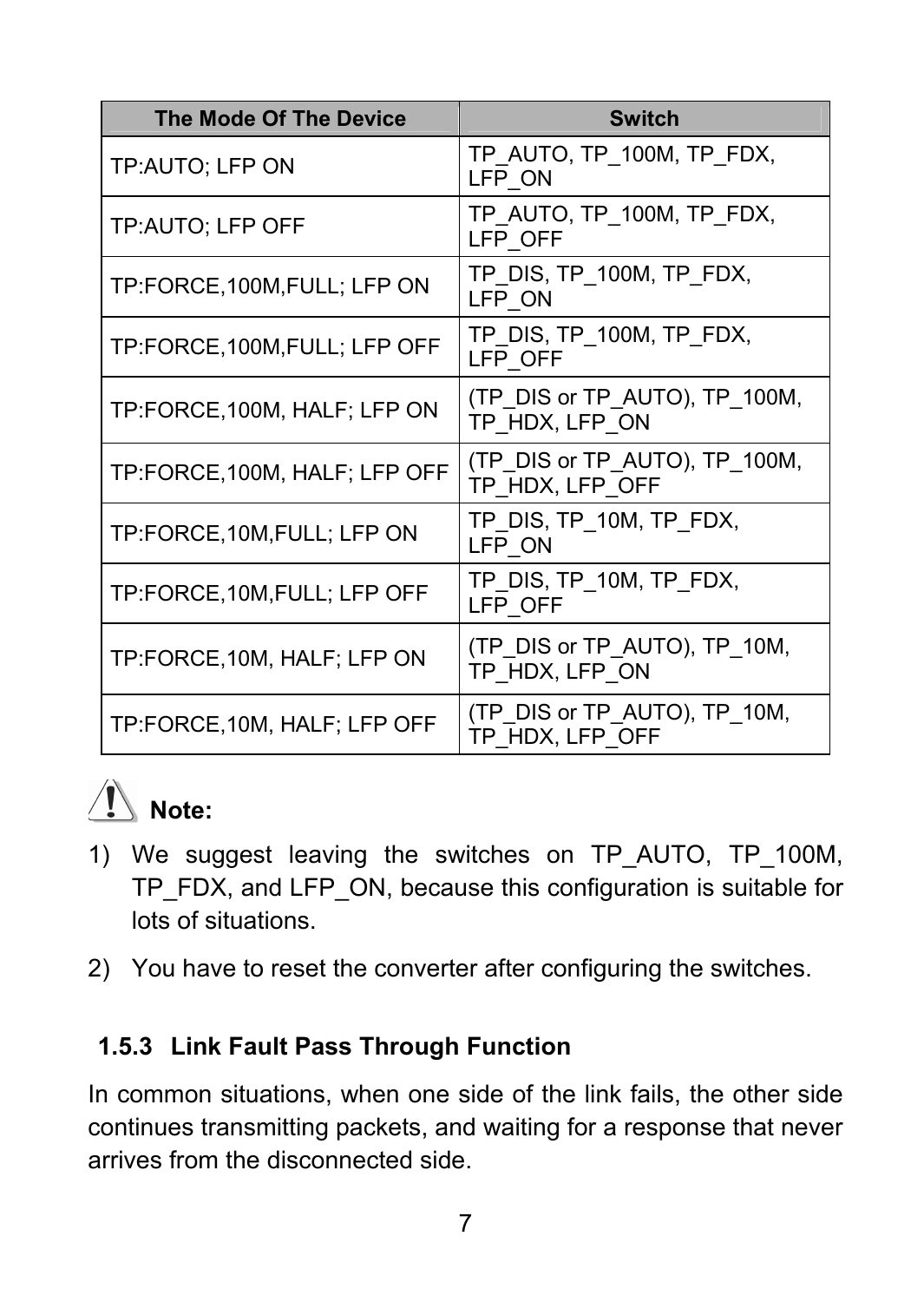With the Link Fault Pass Through function enabled (optional with switch LFP). TP port and FX port of the same converter will inform each other the fault link status so that when one side of the link fails, the other side will force the link to shut down as soon as noticed. The procedure will be illustrated as shown below.



The procedure of link fault pass through

If link fail happens on TP port (A), the FX port (A) sends non-idle pattern to notice the FX port (B). The FX port (B) then forces its TP port (B) to link failed after receiving the non-idle pattern. Link status LED will also be off for both Converters and Devices as shown below.

|                    | <b>Link LED</b> |                    |                    |
|--------------------|-----------------|--------------------|--------------------|
| Device A           | Off             |                    |                    |
| Device B           | Off             |                    |                    |
|                    |                 |                    |                    |
|                    | <b>FX LFP</b>   | <b>FX Link/Act</b> | <b>TP Link/Act</b> |
| <b>Converter A</b> | On              | Off                | ∩ff                |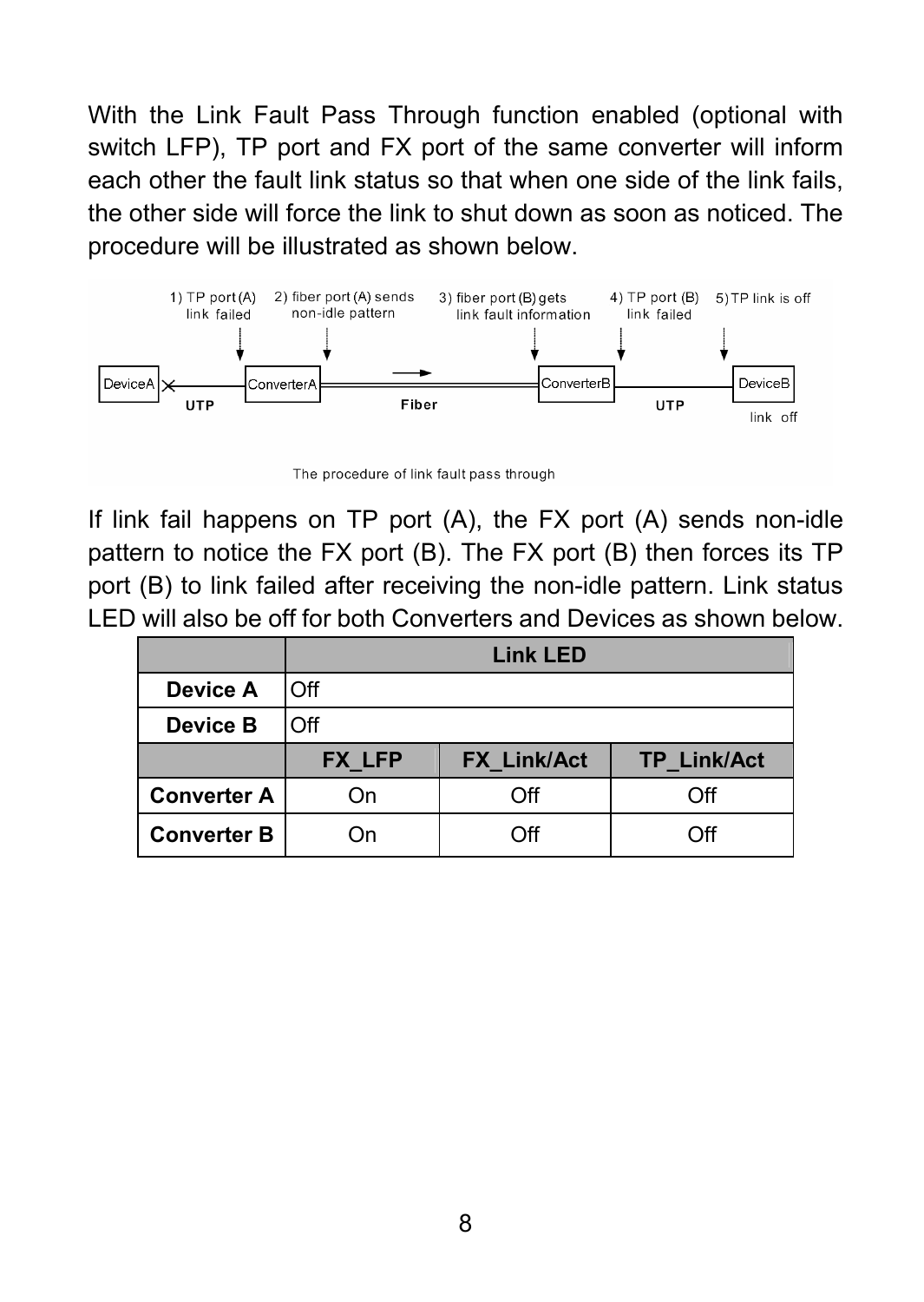# <span id="page-13-0"></span>**Chapter 2 Installation Guide**

#### **2.1 Fast Ethernet Media Converter**

- 1. The SC fiber connector of MC100CM transmits/receives data by 1310nm short wave laser on multi-mode fiber.
- 2. The SC fiber connector of MC110CS transmits/receives data by 1310nm short wave laser on single-mode fiber.



Transmits and receives data on different fibers

# **Note:**

You have to use either two MC100CM connectors or two MC110CS connectors to cooperate.

#### **2.2 WDM Fast Ethernet Media Converter**

1. The SC fiber connector of MC111CS transmits data by 1550nm short wave laser while receives data by 1310nm short wave laser on one single-mode fiber.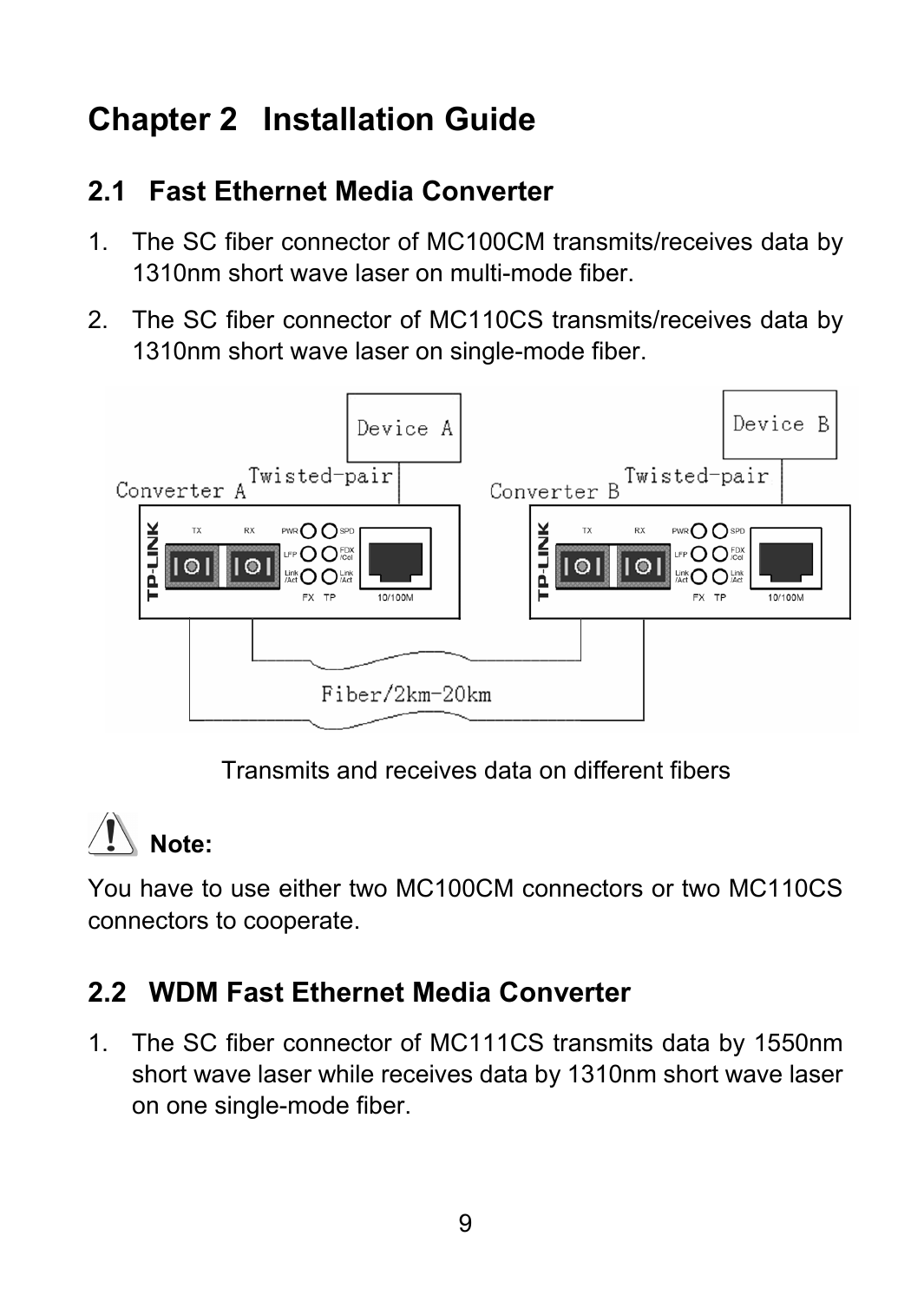2. The SC fiber connector of MC112CS transmits data by 1310nm short wave laser while receives data by 1550nm short wave laser on one single-mode fiber.



Transmits and receives data on the same fiber

# **Note:**

You have to use MC111CS and MC112CS at the same time to cooperate.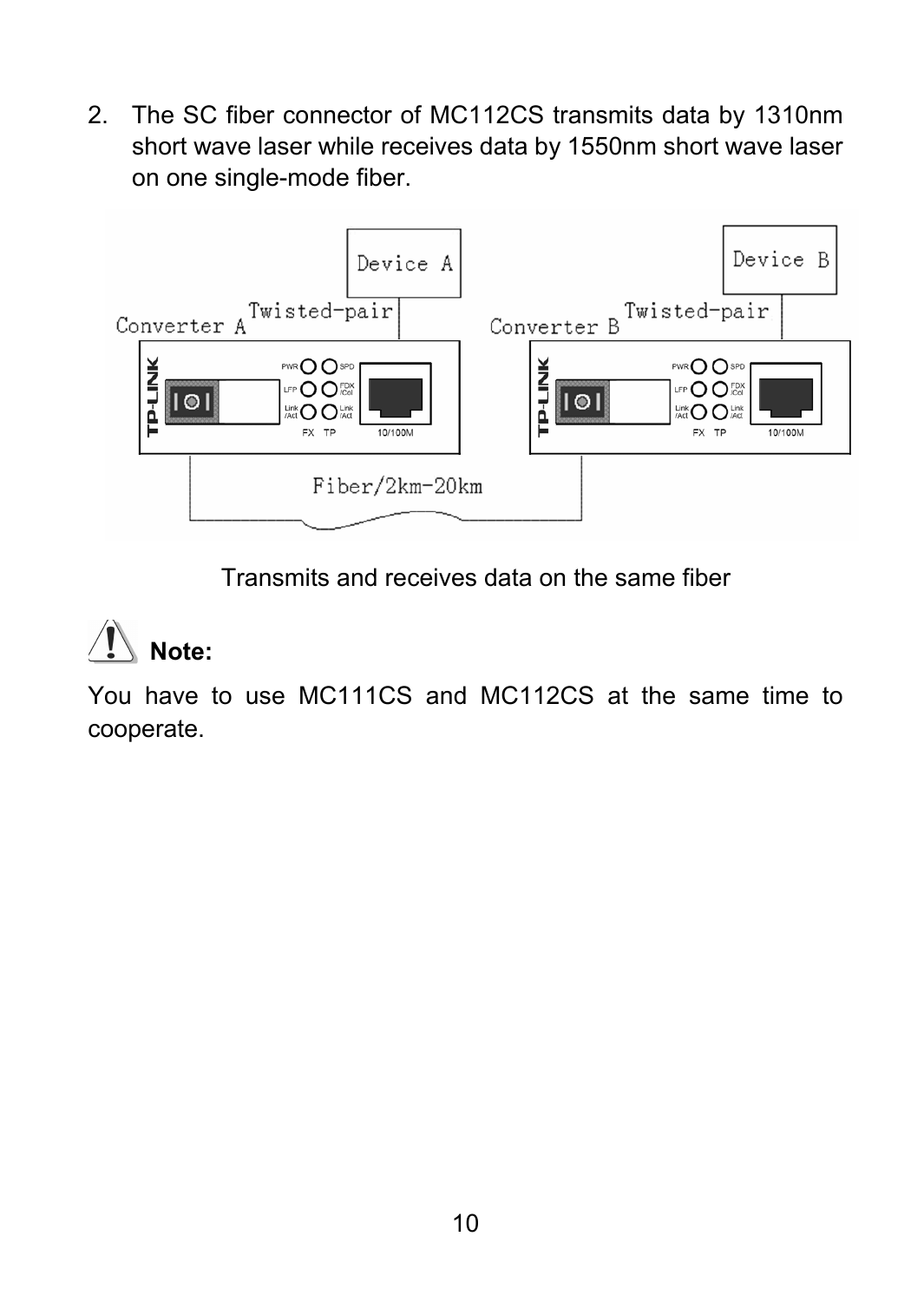## <span id="page-15-0"></span>**Chapter 3 Configuration**

In order to achieve the aim of effectively expanding a Fast Ethernet network, you can use the converter like the following examples:

1. Place two converters back to back between the following end devices.





You should use two MC100CM Media Converters or two MC110CS Media Converters, or one MC111CS and one MC112CS to expand your network. Error will occur when you use other ways.

2. Another effective application is to place one converter directly between a 10/100Base-TX network and a 100Base-FX device.

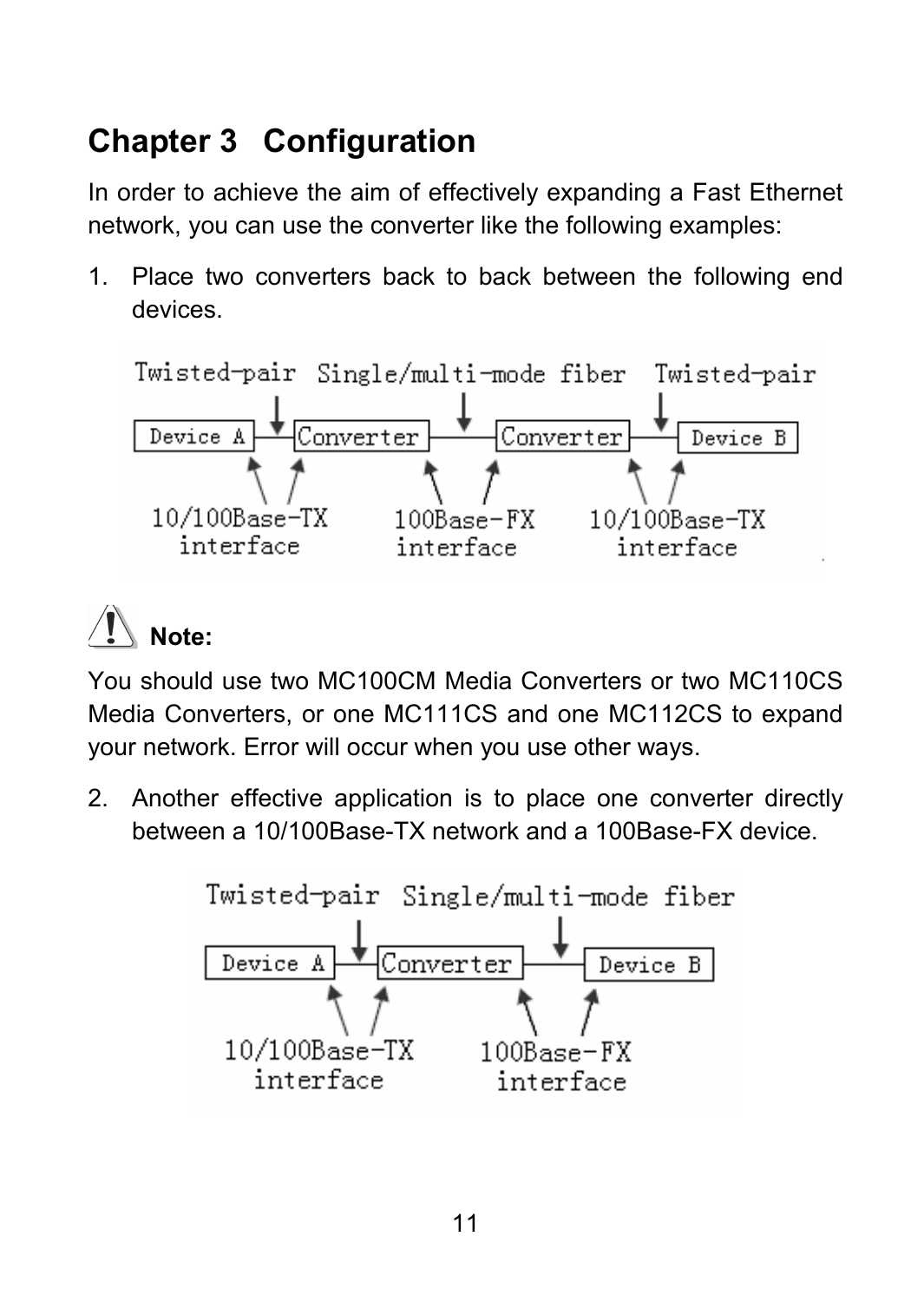#### <span id="page-16-0"></span>**3.1 Installation Procedure**

Use a fiber cable to connect two converters, or connect a converter with a 100Base-FX Device.

- 1. Connection of a Converter and a 10/100Base-TX Device (HUB or Switch).
	- Make sure that the length of the Cat.5 twisted pair cable between the 10/100Base-TX device and the converter is less than 100 meters.
	- Connect one end of the Cat.5 twisted pair cable to the RJ45 jack on the converter and the other end of the cable to the RJ45 jack on the 10/100Base-TX device.
- 2. Connection of two Converters or a Converter and a 100Base-FX Device.
	- Use a SC fiber cable to connect the two Converters' SC connector or the SC connecter of a Converter and a 100Base-FX Device.
- 3. Turn on the power.